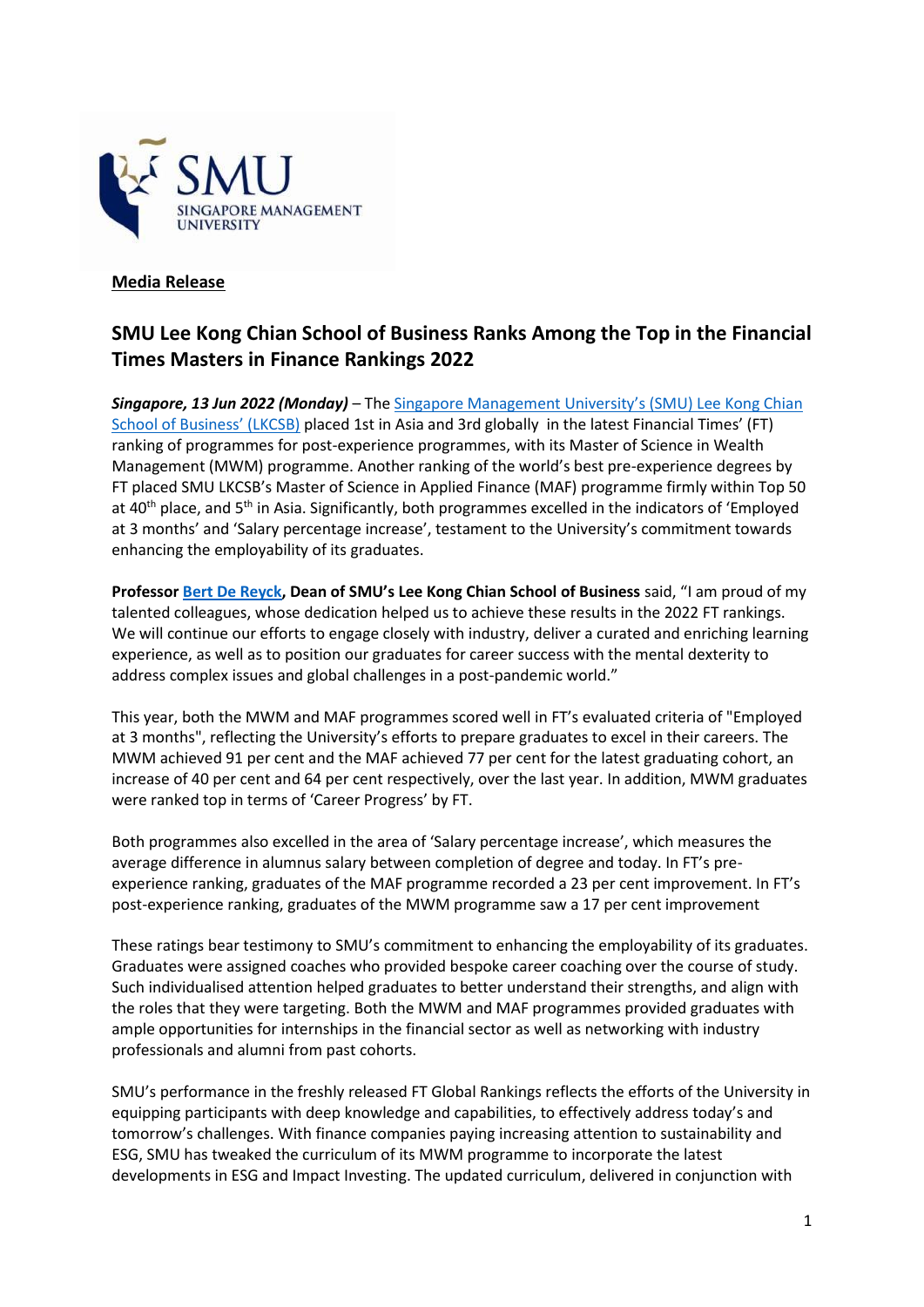lectures and workshops with leading private banks and asset managers themed on sustainability investing, deliver added value to graduates, many of whom are professionals in finance.

Likewise, the MAF programme holds a firm focus on ESG and recently introduced a new module on sustainable finance and alternative investments. Graduates benefit from SMU's collaboration with industry partners, which offer scholarships and internships for participants in the programme's specialised Real Estate track, which was introduced in 2021. The elements of ESG and real estate lay a strong knowledge foundation and offer a headstart for MAF programme participants, many of whom are budding financial professionals or young career switchers seeking entry into finance.

#### *About the SMU MWM programme*

The [SMU MWM](https://business.smu.edu.sg/master-wealth-management) started in 2004 as Asia's first and only full-time master's programme in wealth management, and the first specialised one in the world. It comprises a rigorous curriculum that is designed in consultation with industry professionals and academics collectively. It anchors on the strengths of institutions across Asia, Europe and USA. It is a recognised postgraduate programme associated with the CFA Institute and CAIA. It also embeds curriculum accredited under the local private banking certification standards.

Participants interact with wealth management professionals across three continents, through vast learning opportunities including exposure and immersion in global investing. Regularly reviewed to reflect industry developments, the MWM programme has a careful balance between theory and practice. Graduates obtain deep mastery of wealth management and are fully trained and job-ready. The modular structure allows professionals to pursue the master's degree while working, and those without wealth management experience can embark on an internship to enhance their employability. Graduates receive the MWM degree from SMU and certificates from eminent universities in Switzerland and USA in just 12 months. The programme has close to 700 alumni to date.

#### *About the SMU MAF programme*

Launched in 2002 as SMU's first postgraduate programme, the [SMU MAF](https://business.smu.edu.sg/master-applied-finance) has an industry-relevant curriculum that prepares students to pursue the Chartered Financial Analyst (CFA) designation. To cater to the changing needs of busy professionals, SMU offers flexibility in allowing for its full-time programme to be completed in 12 to 15 months, while the part-time programme can be completed in 20 months.

The SMU MAF provides a strong foundation in the principles, practices and operations of international and domestic financial markets, focusing on applying current and relevant knowledge in real-world situations. The programme provides students with an exceptionally enriching learning experience in two continents. To date, SMU has graduated more than 1,700 students in total under the various MAF tracks.

#### *About the FT Post-Experience and Pre-Experience Rankings 2022*

The FT defines pre-experience programmes as those aimed at students with little or no professional experience, while post-experience programmes require participants to have worked in finance. Most full-time programmes are aimed at pre-experience students. The rankings are based on information collected in two separate surveys.

For the full results, please refer to<https://rankings.ft.com/home/masters-in-finance>